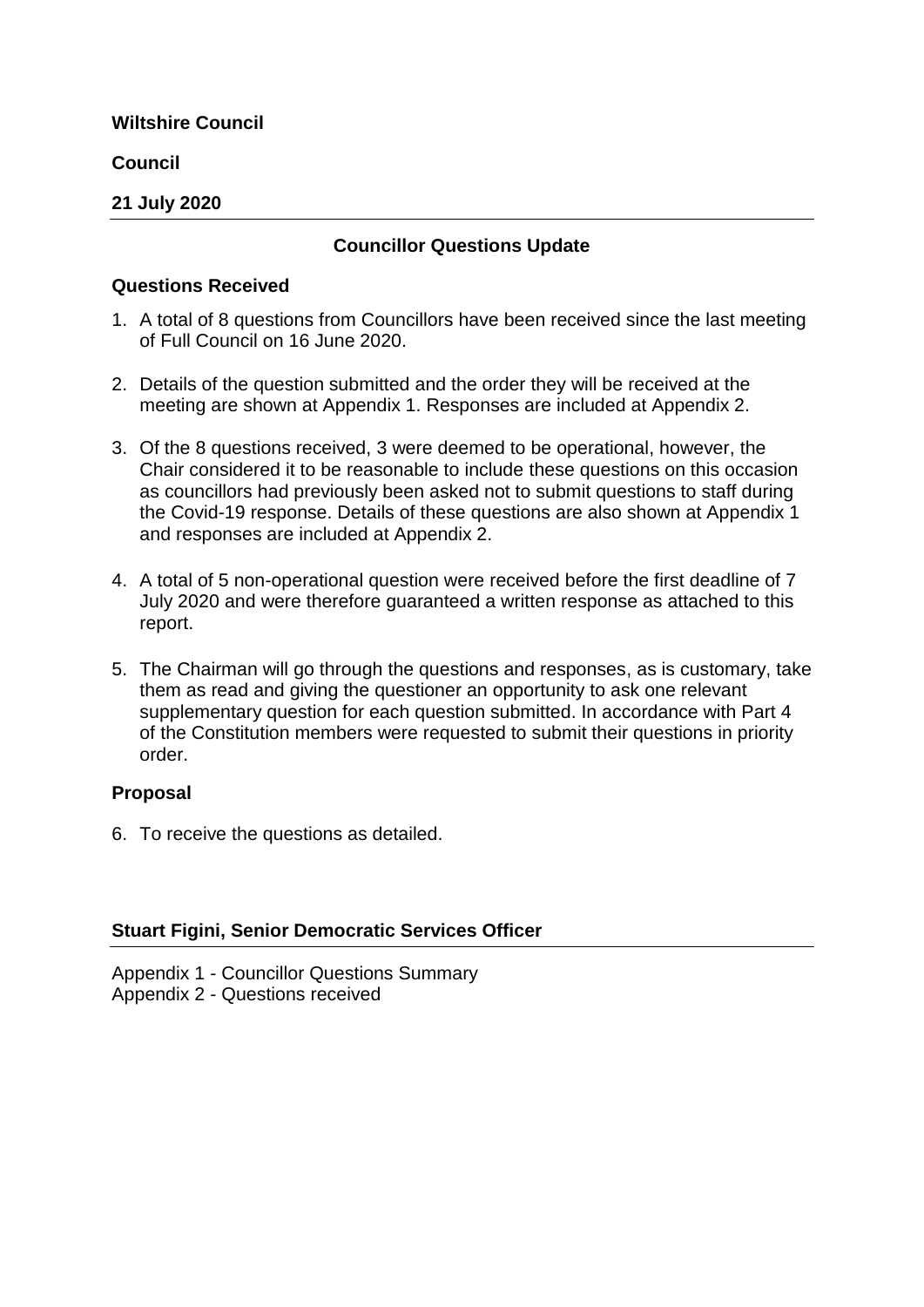## **Appendix 1 - Councillor Submitted Questions Summary**

Questions will be received in the order listed below as specified in the Constitution so that every member who submitted a question has the opportunity to ask a supplementary prior to another member having the opportunity to ask a second supplementary.

| <b>Ref</b> | Questioner          | <b>Date</b>     | <b>Written</b>      | <b>Subject</b>                | <b>Cabinet Member</b> |
|------------|---------------------|-----------------|---------------------|-------------------------------|-----------------------|
|            |                     | <b>Received</b> | or<br><b>Verbal</b> |                               |                       |
|            |                     |                 |                     |                               |                       |
| $20 - 16$  | Cllr Ian Thorn      | 29/6/2020       | Written             | Council Leader - Workloads    | Cllr Whitehead        |
| 20 19      | <b>Cllr Stewart</b> | 6/7/2020        | Written             | Cutting of grass verges -     | Cllr Wayman           |
|            | Palmen              |                 |                     | (Operational) with response   |                       |
| 20 20      | Cllr Ben            | 6/7/2020        | Written             | IT System's supporting        | Cllr Blair-Pilling    |
|            | Anderson            |                 |                     | remote working long term      |                       |
| 20 21      | <b>Cllr Edward</b>  | 6/7/2020        | Written             | Residual and recyclable       | Cllr Bridget Wayman   |
|            | Kirk                |                 |                     | waste collected during the    |                       |
|            |                     |                 |                     | lockdown - (Operational)      |                       |
|            |                     |                 |                     | with response                 |                       |
| 20 22      | <b>Cllr Mary</b>    | 6/7/2020        | Written             | COVID-19 Impact on Council    | <b>Cllr Church</b>    |
|            | Champion            |                 |                     | buildings use and running     |                       |
|            |                     |                 |                     | costs (Operational)           |                       |
| 20 23      | Cllr Tom            | 13/7/202        | Written             | <b>Libraries during Covid</b> | Cllr Blair-Pilling    |
|            | Rounds              |                 |                     |                               |                       |
| $20 - 17$  | Cllr Ian Thorn      | 1/7/2020        | Written             | Section 114 Notice            | <b>Cllr Church</b>    |
| 20 18      | Cllr Ian Thorn      | 1/7/2020        | Written             | Revised budget for            | <b>Cllr Church</b>    |
|            |                     |                 |                     | 2020/2021                     |                       |

Questions for Council (attached at Appendix 2)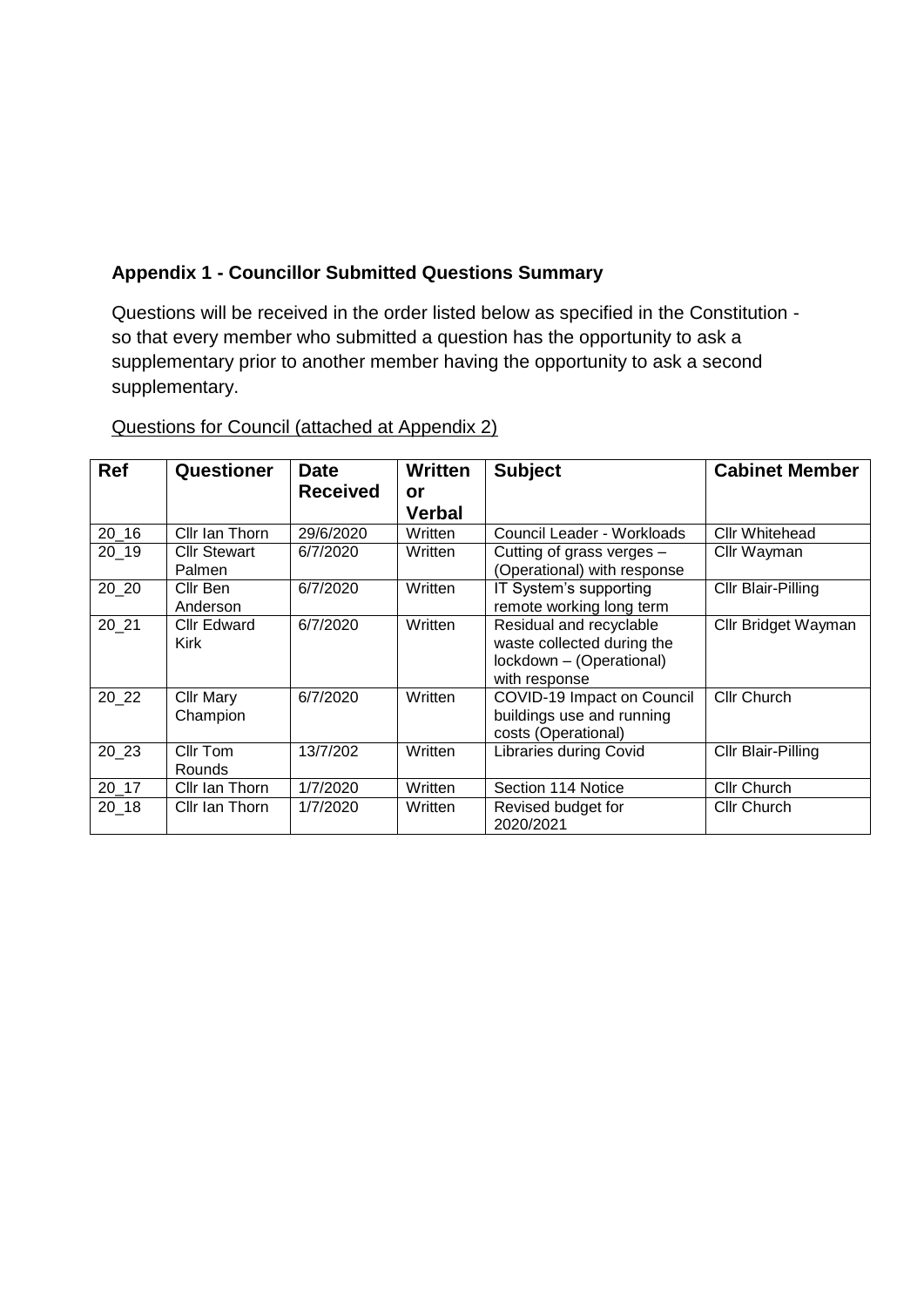### **Council**

### **21 July 2020**

# **From Councillor Ian Thorn, Calne Central Division**

### **To Councillor Philip Whitehead, Leader of the Council**

### **Question (20-16)**

How is the Leader of the Council finding the time to run Wiltshire Council during a pandemic, serve his residents in Urchfont and The Cannings, as well as the residents of By Brook?

### **Response**

The election for the By Brook Division vacancy was postponed until 6 May 2021 by regulations made under the Coronavirus Act 2020.

There is no provision in legislation or in the Constitution for the allocation of a Member's divisional responsibilities in these circumstances. However, by convention this normally falls to the relevant Group Leader to decide to ensure that constituents are appropriately represented.

I do not think that it is a matter of time it is simply about looking at the most efficient way to react to the circumstances that face you at a certain time. And we have done that.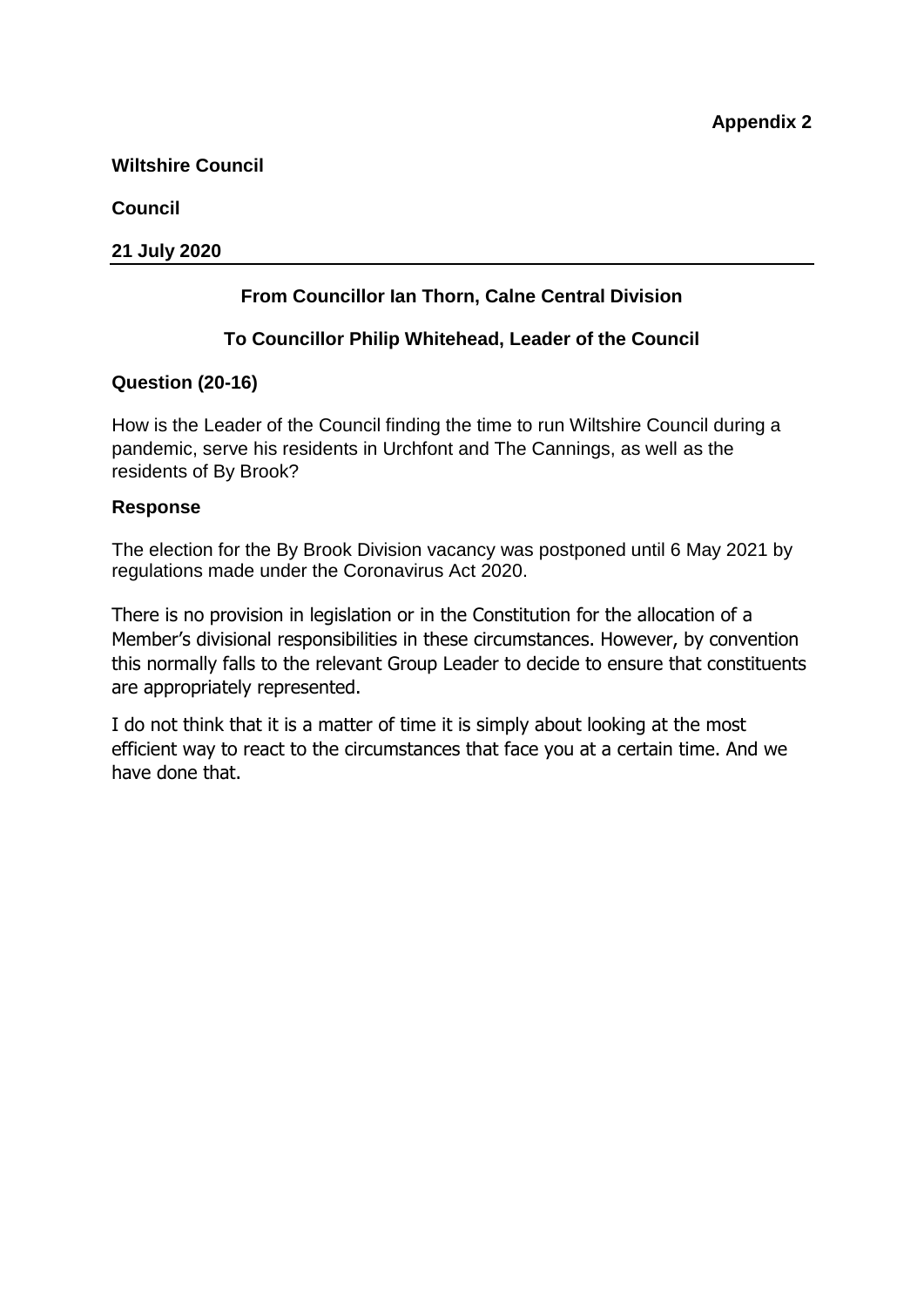**Council**

#### **21 July 2020**

# **From Councillor Stewart Palmen, Trowbridge Central**

### **To Councillor Bridget Wayman, Cabinet Member for Highways, Transport and Waste**

### **Question (20-19)**

During the Covid crisis many verges were left uncut and many of them developed into nice looking long grass and wildflower areas. Have we (Wiltshire Council) considered reducing the cutting, in places where safe to do so, to help improve the ecology of those areas while at the same time reducing the cost of the cutting? Town councils are already doing this (please see attached sign from Salisbury Town Council).

### **Response**

The Council undertakes the cutting of a large quantity of grass which includes some highway verges and amenity areas within the built urban environment.

One outcome from the effects of the Covid situation was that amenity cutting of grass within urban areas was suspended for a period of time until operational adjustments could be made for the workforce. This lead to many areas growing to a much longer length than has previously expected.

Prior to Covid the authority has been considering its mowing practices with a view to improving the ecological value of grassed areas. A number of public open spaces have been identified for a trial and now receive a reduced frequency of cut. To realise the full value of such areas it is not sufficient to simply reduce frequency of cutting, it is important that cuttings are collected and removed. This process reduces soil fertility and increase the diversity of plants. While the Council is committed to working to increase bio-diversity it does need to recognised that savings from reductions in cutting must be offset by additional costs related to the collection and disposal of cuttings.

The Council wrote to all the Town and Parish councils in December 2019 advising of the outcome of the wildflower consultation and continues to receive and assess the suitable of further locations to expand the current schemes. The list of sites can be found @ [http://www.wiltshire.gov.uk/highways-streetscene-enhanced-services.](https://eur02.safelinks.protection.outlook.com/?url=http%3A%2F%2Fwww.wiltshire.gov.uk%2Fhighways-streetscene-enhanced-services&data=02%7C01%7CStuart.Figini%40wiltshire.gov.uk%7C7c5c8d56625d4fd518ac08d827dbdb1c%7C5546e75e3be14813b0ff26651ea2fe19%7C0%7C0%7C637303172506507294&sdata=QVnJNMNSG%2B1oVA9RBy3dn%2FuJoKj1cP%2BePmT0yf0jYwc%3D&reserved=0)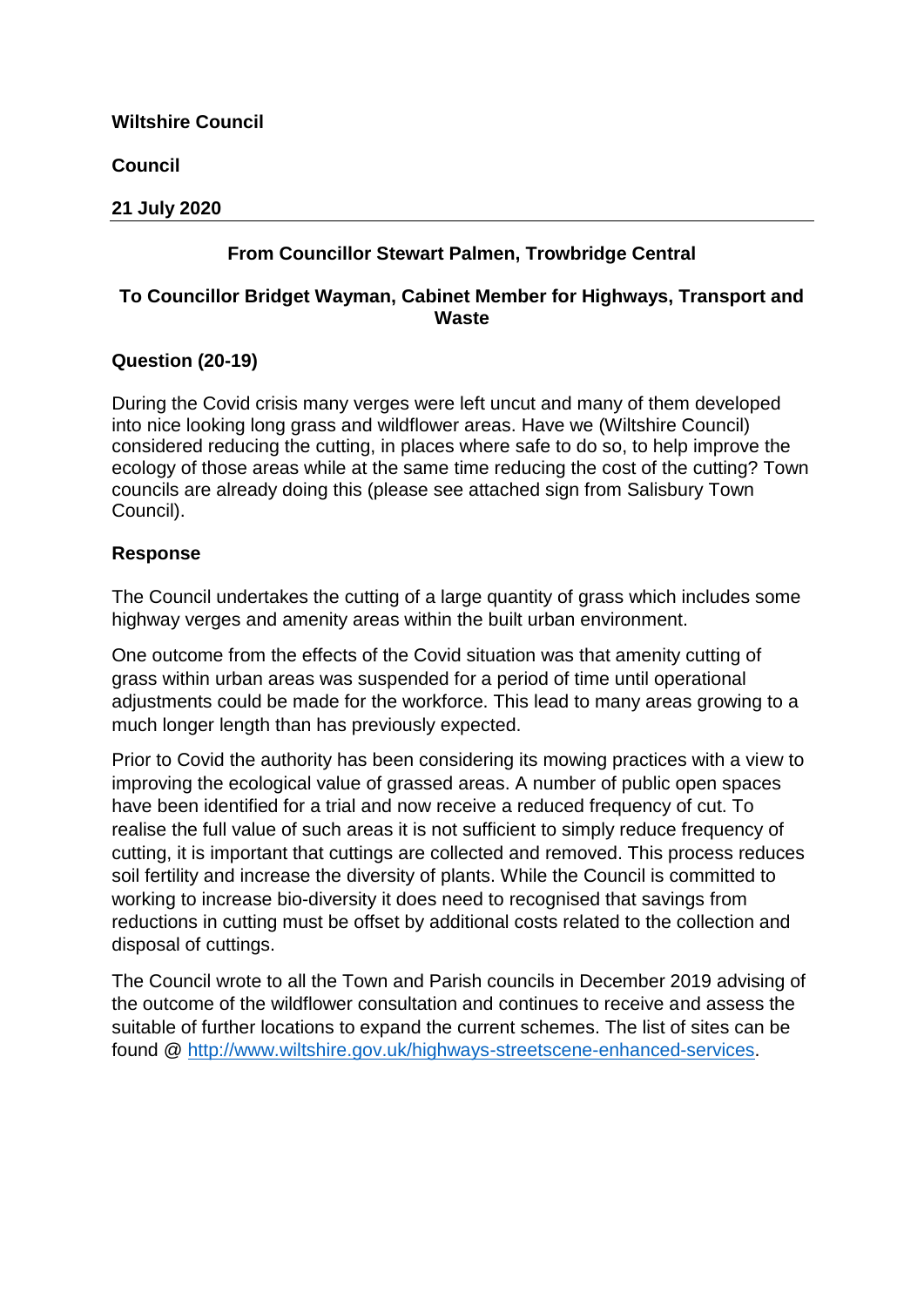**Council**

### **21 July 2020**

## **From Councillor Ben Anderson, Corsham Without & Box Hill**

## **To Councillor Ian Blair-Pilling, Cabinet Member for ICT, Digitalisation, Operational Assets, Leisure & Libraries**

### **Question (20-20)**

The impacts of Covid-19 have shown that we need our IT estate to support effective remote working in the long-term. Given previous major ICT outages (February 2020), and the inherent vulnerabilities facing IT systems such as Wiltshire Council's, what assurances can be given that our IT estate is sufficiently robust and will be properly supported long-term?

### **Response**

ICT have been working flat out to make sure your information systems are as secure and reliable as they possibly can be. One aspect of resilience works that have been planned and are currently being executed is governed under a Programme called 99% (*aim being to ensure 99% compute availability*). This Programme has five key principles:

- 1. **Simplification:** We are replacing three aging backup solutions with one centrally administered solution. This solution is also more secure as it has physical separation of the data from the back up but can be accessed quickly when it is needed. This is called an air-gapped backup and it's the modern equivalent of off-site backup tape storage.
- 2. **Rationalisation:** Our server platform uses hundreds of virtual servers and databases – we are working to reduce and rationalise the numbers of servers to approximately half the existing number.
- 3. **Stabilisation:** We are making sure that our core systems are up to date and reliable. We will improve the use of existing facilities augmented with a targeted technology refresh to deliver stable ICT service. We will also look at our processes to ensure we have both systems and processes that support the business through any major incident and system loss.
- 4. **Efficiency:** We are introducing new and simplified system monitoring. This will provide ICT with insights into systems performance, but also allow users to see systems' performance for themselves and promote reactive fault resolution within ICT.
- 5. **Investment in Staff:** We are working to ensure our staff are trained to use all the tools across the technology platform and we will have a support structure aligned to our organisational needs.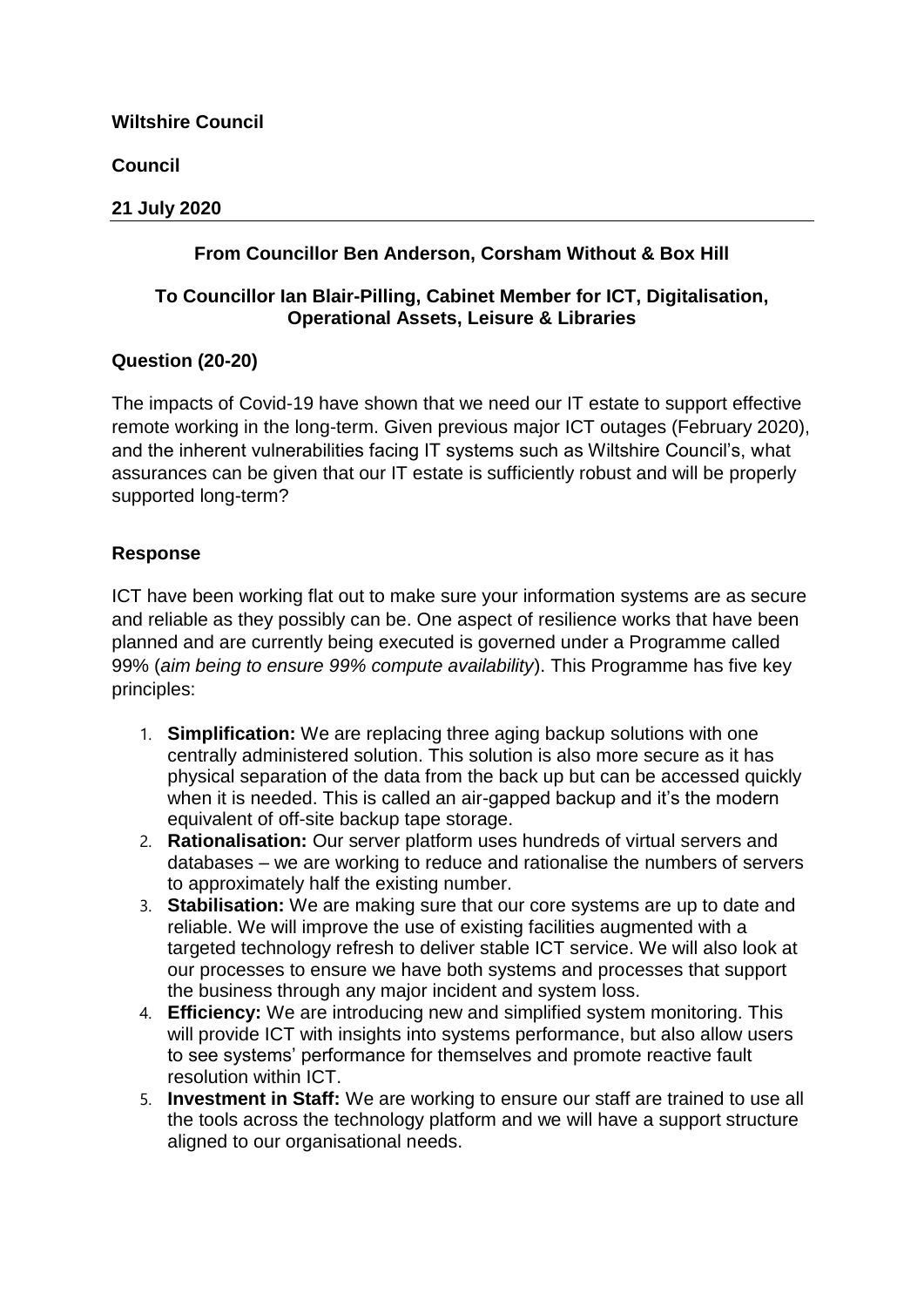This work places us in a much better position and will give us more secure, reliable ICT. Should there be a major problem If we have a disaster we will be better equipped to respond and recover quickly. It also makes us fitter for the uncertain future of working patterns post COVID-19.

Progress has been rapid following the ICT Outage in February 2020. We expect an air-gapped back up solution to be in place by August 2020, rationalisation of servers to be complete by October 2020 with new system monitoring to be in place at the same time. Stabilisation through updated systems and training for staff are both in progress and the full set of current activities will be complete by the end of this year, in December 2020.

Other aspects of work that has been undertaken, that are more visible to ICT Users and have enabled both Council staff & Police to access applications and therefore work remotely are the:

- Introduction of Microsoft Teams (Teams being a collaboration application that has enabled real-time video calls and provides our organisation (and affiliated org's e.g. NHS) with a secure workspace platform for real-time meetings, file and app sharing).
- Increased Internet bandwidth connections, required to facilitate staff connecting their PC's from home and then accessing (securely) other established cloud based applications (e.g. Liquid Logic).
- Increased remote working technology: Much of our application estate is hosted within our two data centres and to enable several hundred people to access these applications remotely from home, concurrently and reliably our 'Direct Access' capability required re-engineering and strengthening. (e.g. increased use of CITRIX technology)

We will continue to evolve our technology and systems in a way which is suited to public sector organisations in a post COVID-19 world, including maximising the capability of Microsoft Teams to offer telephony functions, improvements on collaboration as well as making cost efficiencies and simplifying infrastructure.

We are also continuing our strategy of acquiring Cloud based systems when this presents as a cost effective option as these are resilient and suited to modern patterns of work. Lastly when looking at Covid-19 Recovery, we will be developing capability in areas like process automation and data exploitation to ensure the services delivered by the Council, and the internal operation of the Council, is both effective and efficient, tuned to the needs of our communities and the staff who deliver, even though working patterns, the context and place of delivery may change.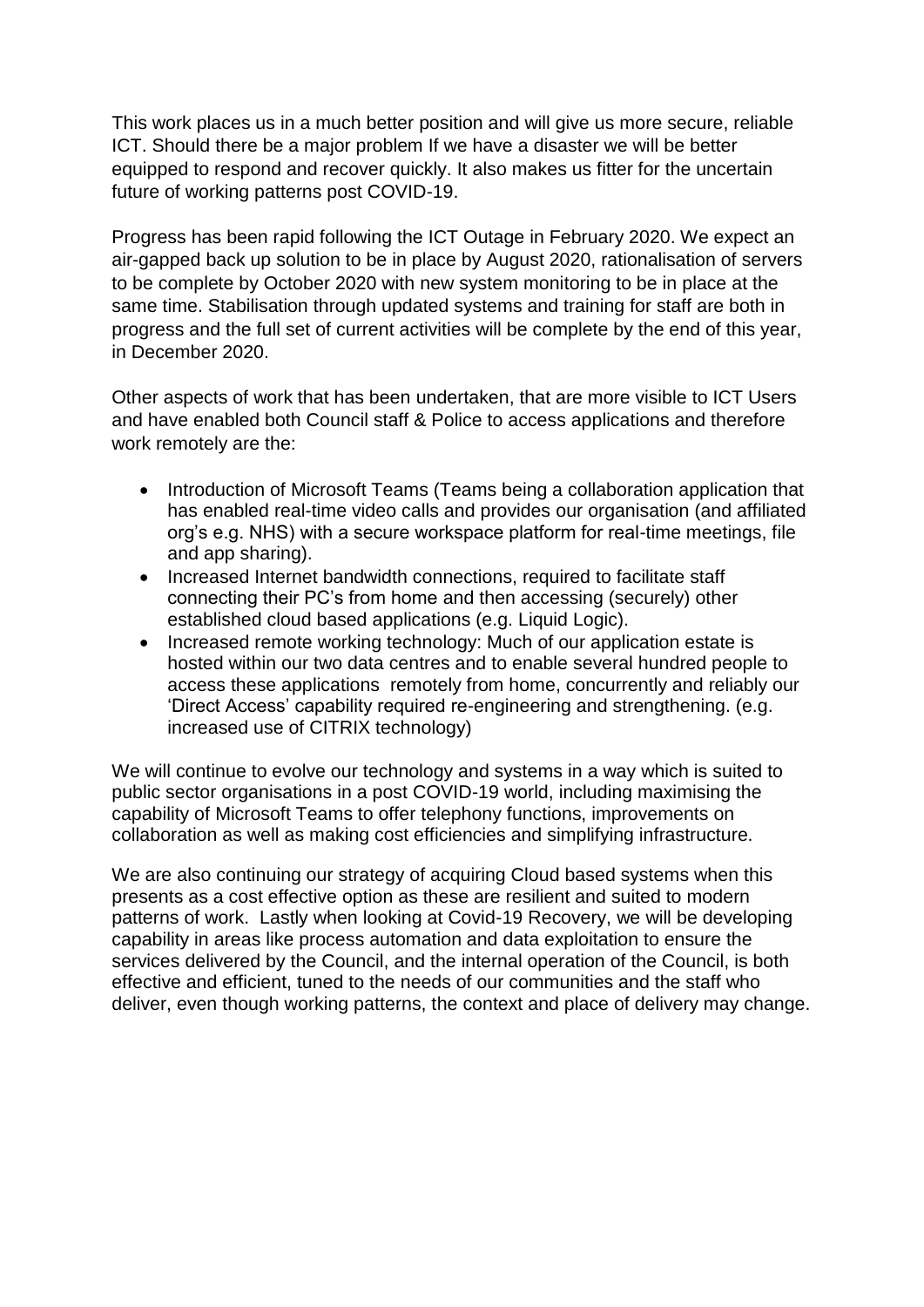**Council**

### **21 July 2020**

# **From Councillor Edward Kirk, Trowbridge Adcroft**

### **To Councillor Bridget Wayman, Cabinet Member for Highways, Transport and Waste**

### **Question (20-21)**

Has there been an increase in tonnages of residual and recyclable waste collected during the lockdown period?

### **Response:**

The total tonnes of residual and recyclable waste collected during the lockdown period (April and May 2020) have been compared with an average of the tonnes collected in April and May 2018 and 2019.

This comparison shows an increase of 10% (1,754 tonnes) in residual waste managed during this period, whilst there were reductions in the tonnages of recycling (37%) and garden waste (13%). Overall, when all three material streams are combined this shows a 12% (4,780 tonnes) reduction in material collected in April and May 2020.

However, when the impact on *kerbside collected* waste and recycling is assessed, this shows an increase of 22% in the total tonnage of kerbside collected residual waste, recyclable and composting tonnages during April and May 2020.

During April and May 2020, the increases in kerbside collected materials were as follows:

- 26% increase in residual waste
- 27% increase in dry recyclables
- 8% increase in garden waste

It should be noted that the council implemented a new kerbside mixed dry recycling service from 9 March 2020, with the intention that the tonnes of recyclable materials collected at the kerbside would increase as a consequence of making the collection system easier to use and promoting the service to all residents. All waste collection services were maintained during the period of the lockdown.

A contributing factor to the increases in kerbside collected tonnage, and the reduction in overall waste arisings, will be that all household recycling centres (HRCs) were closed due to the Covid-19 lockdown between 24 March and 17 May 2020, and only partially re-opened from 18 May to 7June, resulting in a reduction of 92% in materials managed at the HRCs.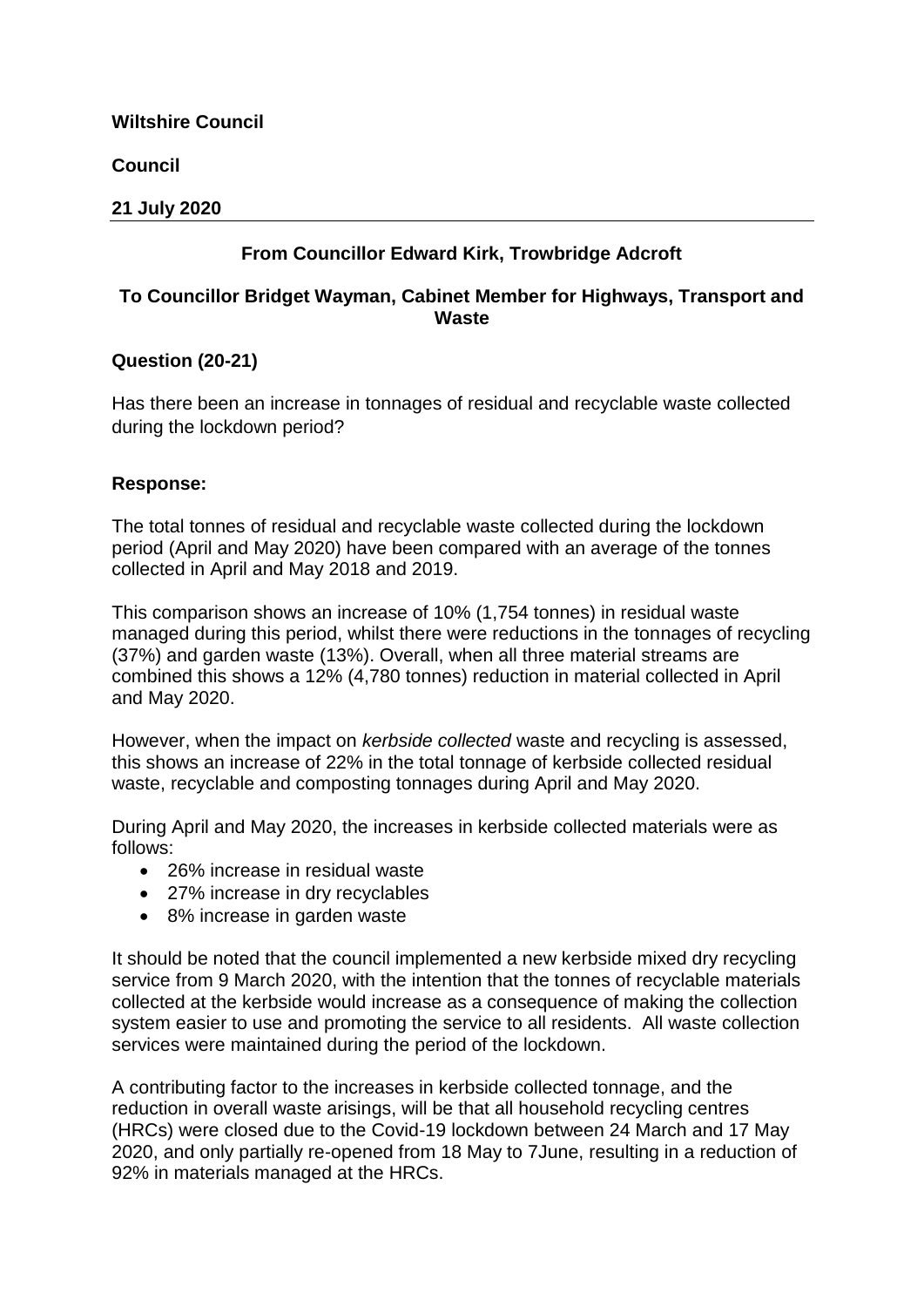**Council**

### **21 July 2020**

## **From Councillor Mary Champion, Royal Wootton Bassett North**

### **To Councillor Pauline Church, Cabinet Member for Finance & Procurement and Commercial Investment**

### **Question (20-22)**

How has the Covid-19 crisis impacted on the use and cost of running the Council's buildings?

### **Response**

The current budget monitoring forecast financial position includes maintenance savings of £0.187m and a utilities savings of £0.231m from buildings being closed April to June. As part of the planning of reopening buildings safely additional costs of £0.507m are forecast for items such as cleaning and materials for additional measures to reopen building and return to work which off-set the savings.

Budget monitoring for quarter 1 (period 3) is underway and the indication is that further savings are likely as some buildings remain closed in July with savings likely to increase by approximately £0.200m offset by further estimated costs for re-opening of approximately £0.400m.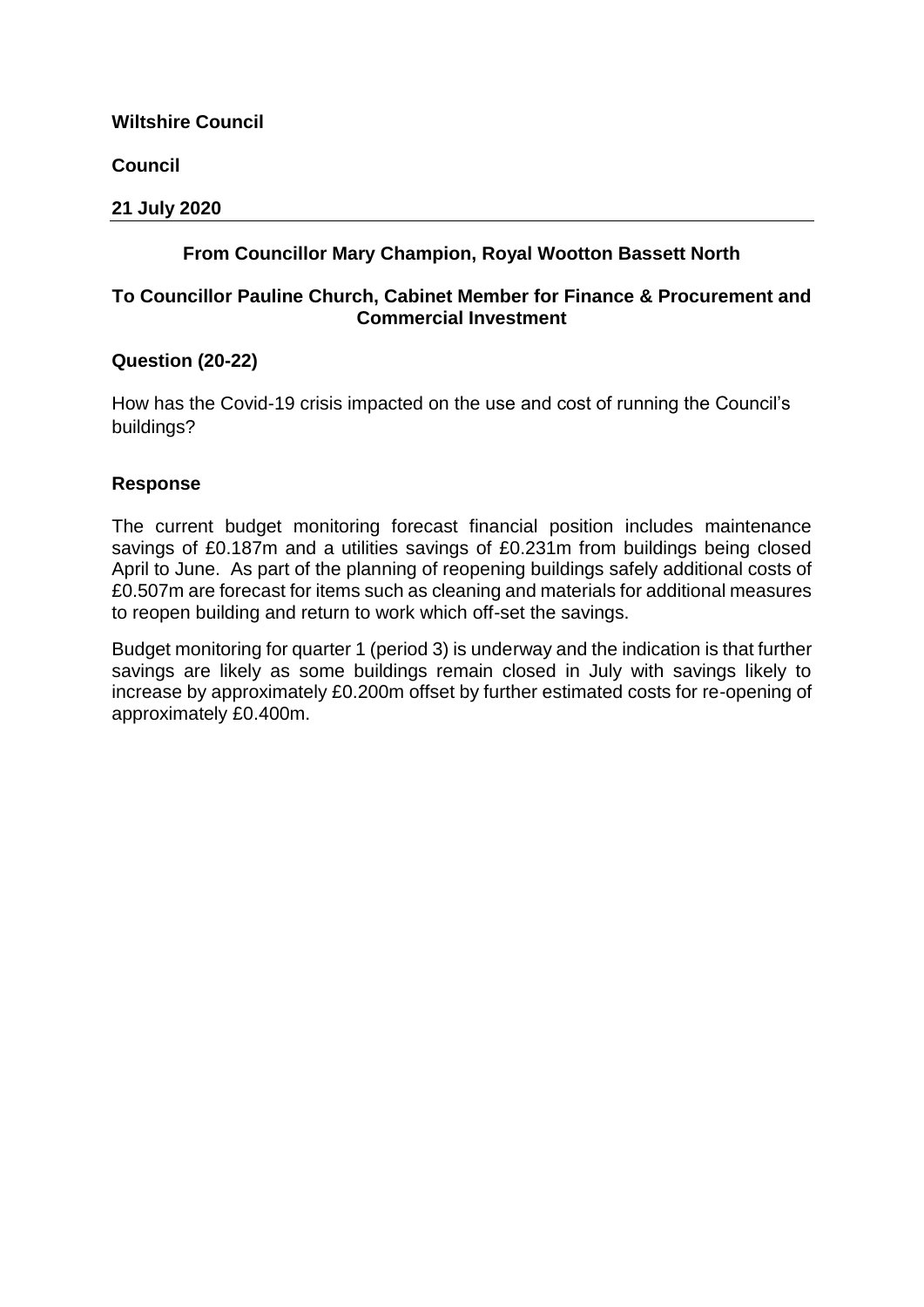**Council**

### **21 July 2020**

## **From Councillor Tom Rounds, Calne North**

### **To Councillor Ian Blair-Pilling, Cabinet Member for ICT, Digitalisation, Operational Assets, Leisure and Libraries**

### **Question (20-23)**

We closed our libraries as instructed to help prevent the spread of Covid-19, but what have they been doing to help our communities during lockdown, especially our vulnerable people and our children who have not been able to attend school?

### **Response**

While our library buildings have been closed our library services has been busy supporting the health and wellbeing of our communities, vulnerable people and children. We increased the number of eBooks, eAudio and eMagazines to specifically help those with loneliness and home schooling. We made it possible to join our libraries online ensuring these services were available to new library members. Library memberships increased during lockdown. We moved our regular activities online including rhyme times, tea and chat sessions, author talks, using Facebook and the new Wiltshire Libraries YouTube channel. These activities generated over 98,000 online views.

We created 16 activity packs to support children learning at home, these have been downloaded over 1,000 times. We set up, and continue to deliver, a non-contact Home Library Service reaching 102 vulnerable residents in Wiltshire. We continued our Prison library service. Alongside all of this Library staff were redeployed to the Wellbeing helpline, distribution centre and other departments supporting the Covid-19 response.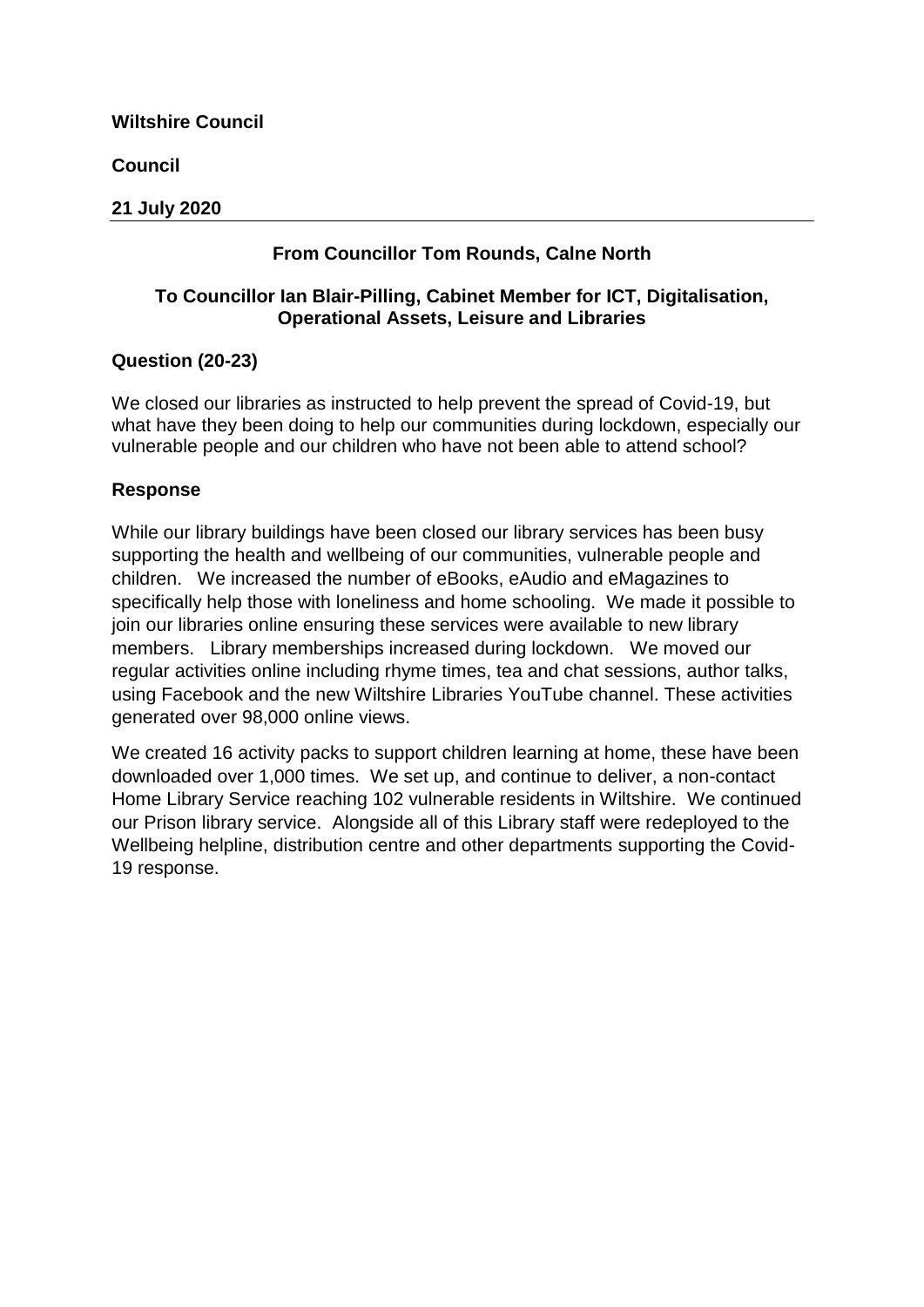**Council**

### **21 July 2020**

## **From Councillor Ian Thorn, Calne Central Division**

### **To Councillor Pauline Church, Cabinet Member for Finance, Procurement and Commercial Investment**

### **Question (20-17)**

What would be the last opportunity (date) to issue a Section 114 notice for this financial year?

### **Response**

The last logistical date that the Section 151 Officer could issue a section 114 notice for this, and indeed any financial year, is the last day of the financial year i.e. 31<sup>st</sup> March.

It should be noted that it is only the Council's Section 151 Officer that can issue a Section 114 notice, not the Cabinet Member, Leader or Cabinet.

However, the recent announcement from Government, as reported in the Section 151 officer's commentary to Cabinet, is likely to greatly improve the Councils forecast financial position to the extent that it no longer represents a potential section 114 notice situation.